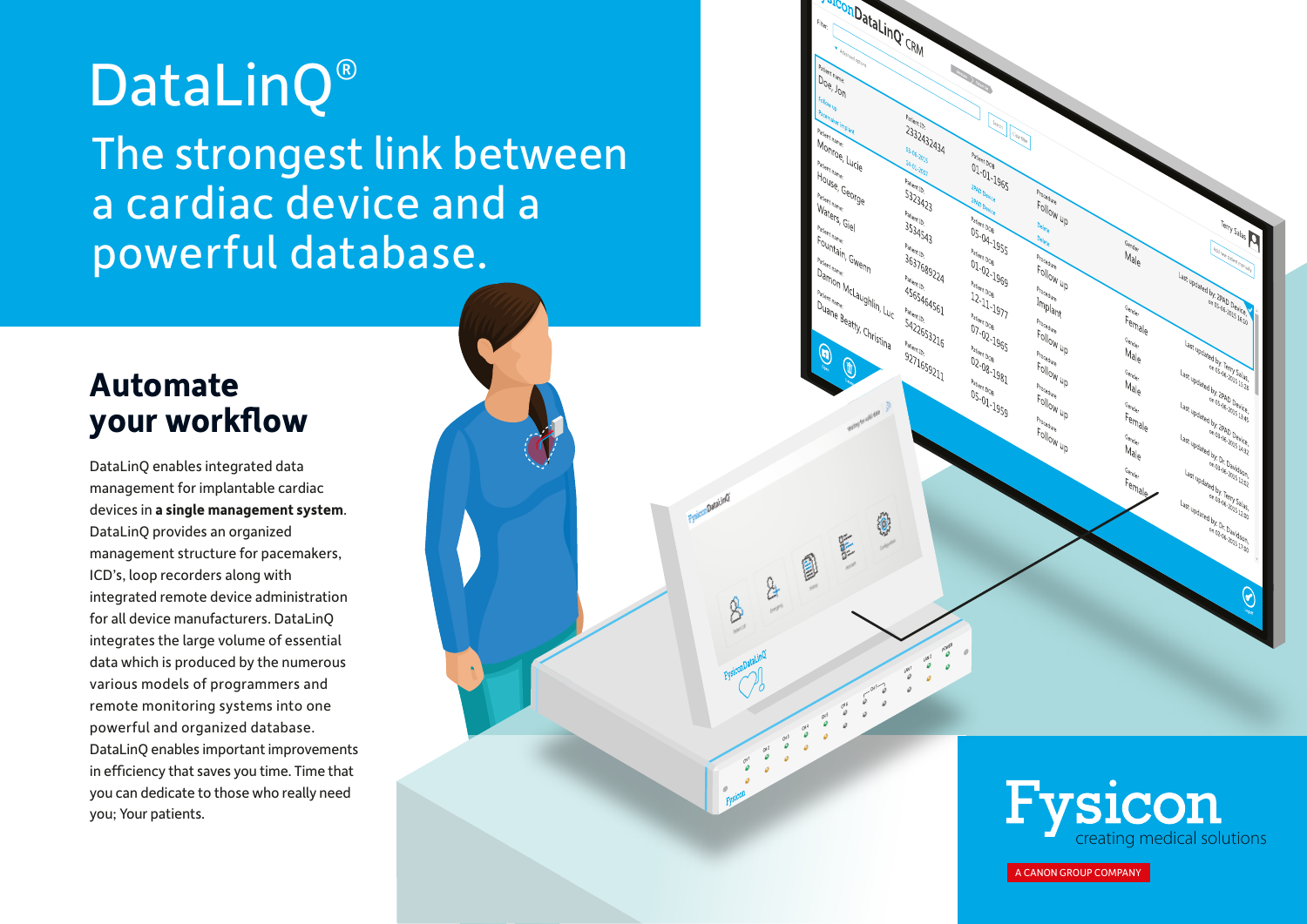### **DataLinQ Cardiac Rhythm Management**

DataLinQ integrates a variety of data that comes from various pacemaker programmers and remote monitoring systems into one powerful and organized database. This creates a better workflow with less administrative tasks during follow-up, resulting in more time for the patient.

> DataLinQ has an intuitive interface; **simple and user-friendly.** With the DataLinQ report generator you can effortlessly design documents and reports in a lay-out and content of your choice. DataLinQ CRM is **modular** and can be implemented and expanded at any time. Creating a connection between **DataLinQ 2PAD** and your existing database for importing data? No problem! System updates and upgrades including new to market implantable devices can be easily performed remotely.

Date Range This year Lo<sub>cations</sub>

**Dashboard**

Topic

**All locations** 

**Print page** 

Un hide compare

**Compare chart(s)**

56.54%

59.15%

19.37%

24.08%

 $c_{\lambda}$ 

St. Jude Medical Boston Scientic  $\mathcal{A}$ Biotronik 14

Livanova/Sorin St. Jude Medical  $\mathcal{A}$ Biotronik

Medtronic

Boston Scientific Biotronik St. Jude Medical  $\mathcal{M}_\ell$ 

Livanova/Sorin St. Jude Medical Biotronik  $\mathcal{M}_\mathcal{H}$ 

Boston Scientic

Medtronic 45 **Total: 37** <sup>100</sup> # % **Looprecorder**

**ISLAND AND THE LAST YEAR - 2019** 

**Devices implanted. Last year - 2019**

*ISLAMENT THIS YEAR - 2020* 

**Devices implanted. This year - 2020**

23.91 **Total: 46** 17.39 28.26 30.43

2.7 **Total: 37** 2.7 2.7 91.89 # % **Looprecorder**

 $15.85\%$   $50.71\%$   $50.71\%$ 

21.13 **Total: 71** 12.68 26.76 39.44

5.36

0.6 **Total: 168** 22.62 38.69 32.74 # % **Pacemaker**

33 0.93 **Total: 108** 30.56 43.52 # % **Pacemaker**

**CRW** 

Procedures Compare with Last year

#### **Trends & statistics**

#### **Create a comparison between new and historical data in the blink of an eye.**

DataLinQ CRM easily makes trends and statistics visible. Data from a follow-up procedure are automatically entered into the database. Data from an implant or replacement procedure can also be entered. DataLinQ CRM is a server based application which means it can be accessed, operated and managed from every workstation that is connected to the hospital network.

> St. Jude Medical Medtronic Boston Scientic Biotronik

Livanova/Sorin Guidant Boston Scientic Biotronik 77

**Lead Last year - 2019** 

Leeds implanted. Last year - 2019

 $\mathcal{E}_1$ 1.69 St. Jude Medical  $\mathcal{L}_{\mathcal{A}}$ 

23.63 28.27 11.81 32.49

**Total: 237**

*Leads* This year . 2020

Leeds implanted. This year - 2020

18.57%

25%

28.27% 23.63%

 $21\%$ 1.69%  $^{11819}$ 

 $\Omega_{\Phi_{\!g}^{\phantom{\dagger}}}$ 

 $\eta_{\rm k}$ 

35 71

18.57 **Total: 140** 5.71 50.71

#### **Remote Device Management**

#### **Simple and efficient for patients and staff.**

Remote device management (RDM) enables all remote care data from all CRM suppliers to be imported via the RDM link by DataLinQ CRM. DataLinQ CRM means that remote monitoring of patients with a cardiac device is simple and seamless.

#### **DataLinO hardware and software**

#### **USB flash drives no longer needed.**

The DataLinQ 2PAD hardware automatically imports data from the programmers and integrates the data into DataLinQ CRM. The DataLinQ 2PAD automatically detects which programmer is being used and formats the data accordingly. This removes the need for workarounds such as USB flash drives. DataLinQ 2PAD exports the programmer data either via LAN or secured WiFi as required by the hospital network to DataLinQ CRM.

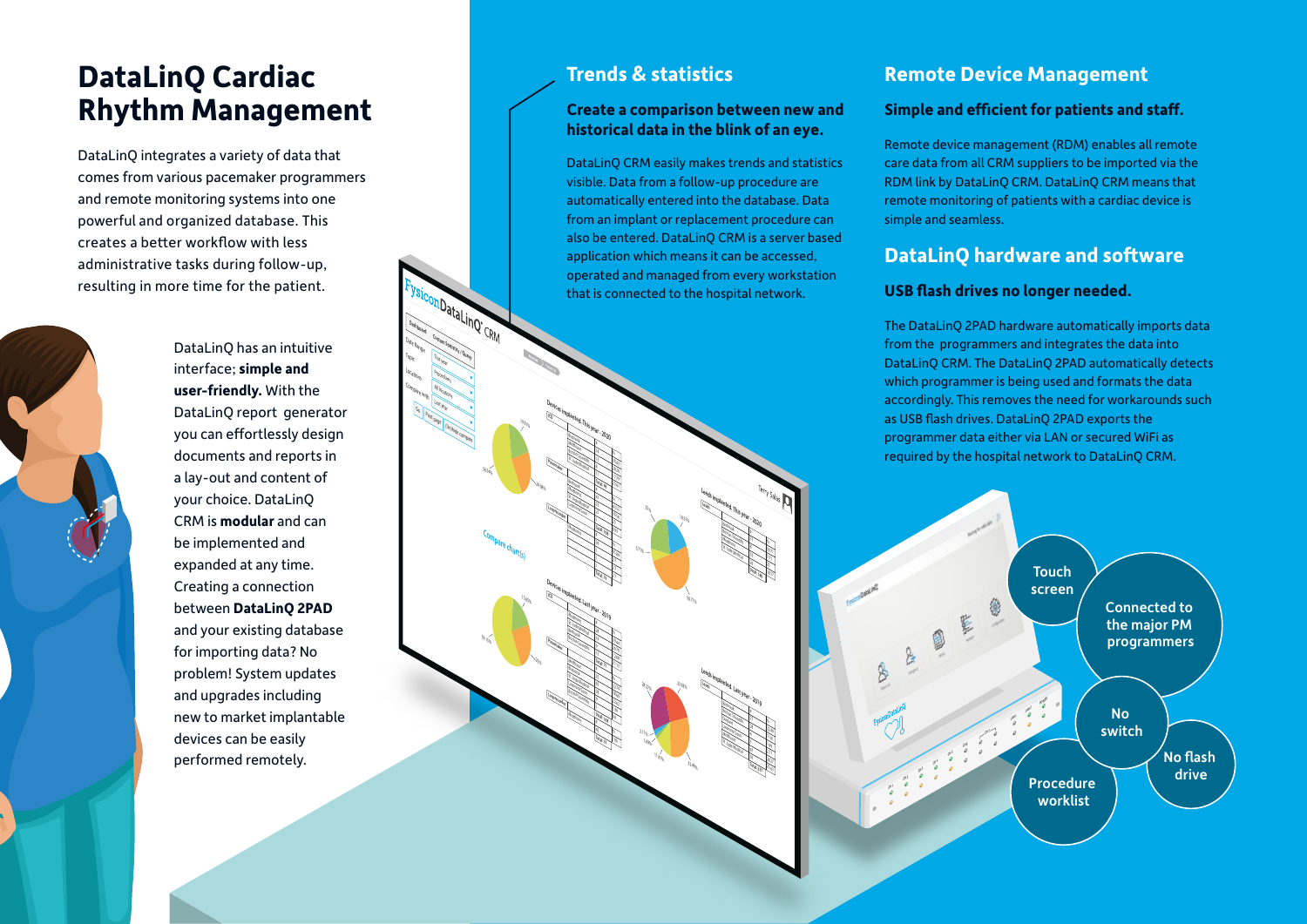## **FysiconDataLinQ®**